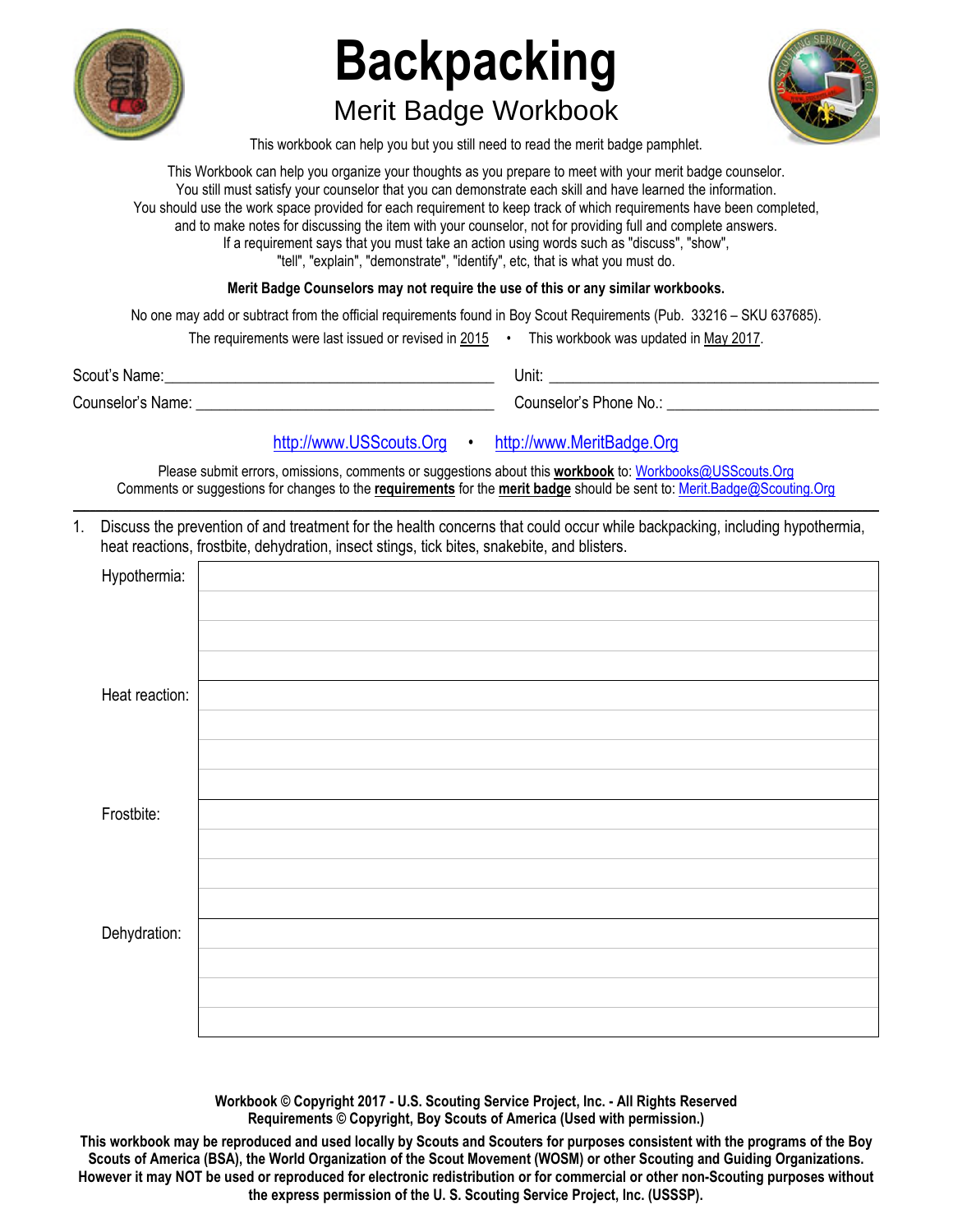| Backpacking    |  |
|----------------|--|
| Insect stings: |  |
|                |  |
|                |  |
| Tick bites:    |  |
|                |  |
|                |  |
| Snakebite:     |  |
|                |  |
|                |  |
| Blisters:      |  |
|                |  |
|                |  |

### 2. Do the following:

a. List 10 items that are essential to be carried on any backpacking trek and explain why each item is necessary.

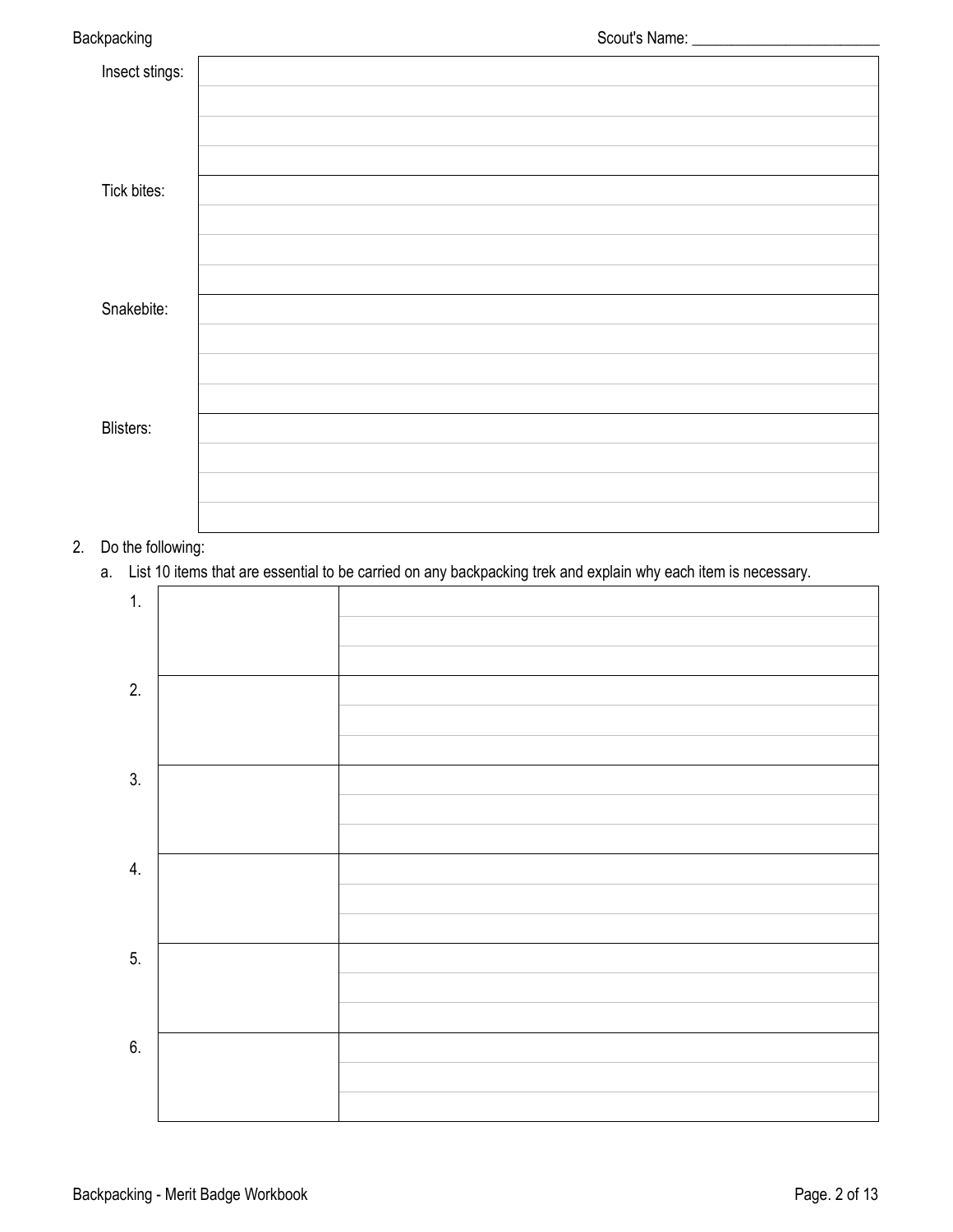

b. Describe 10 ways you can limit the weight and bulk to be carried in your pack without jeopardizing your health or safety.

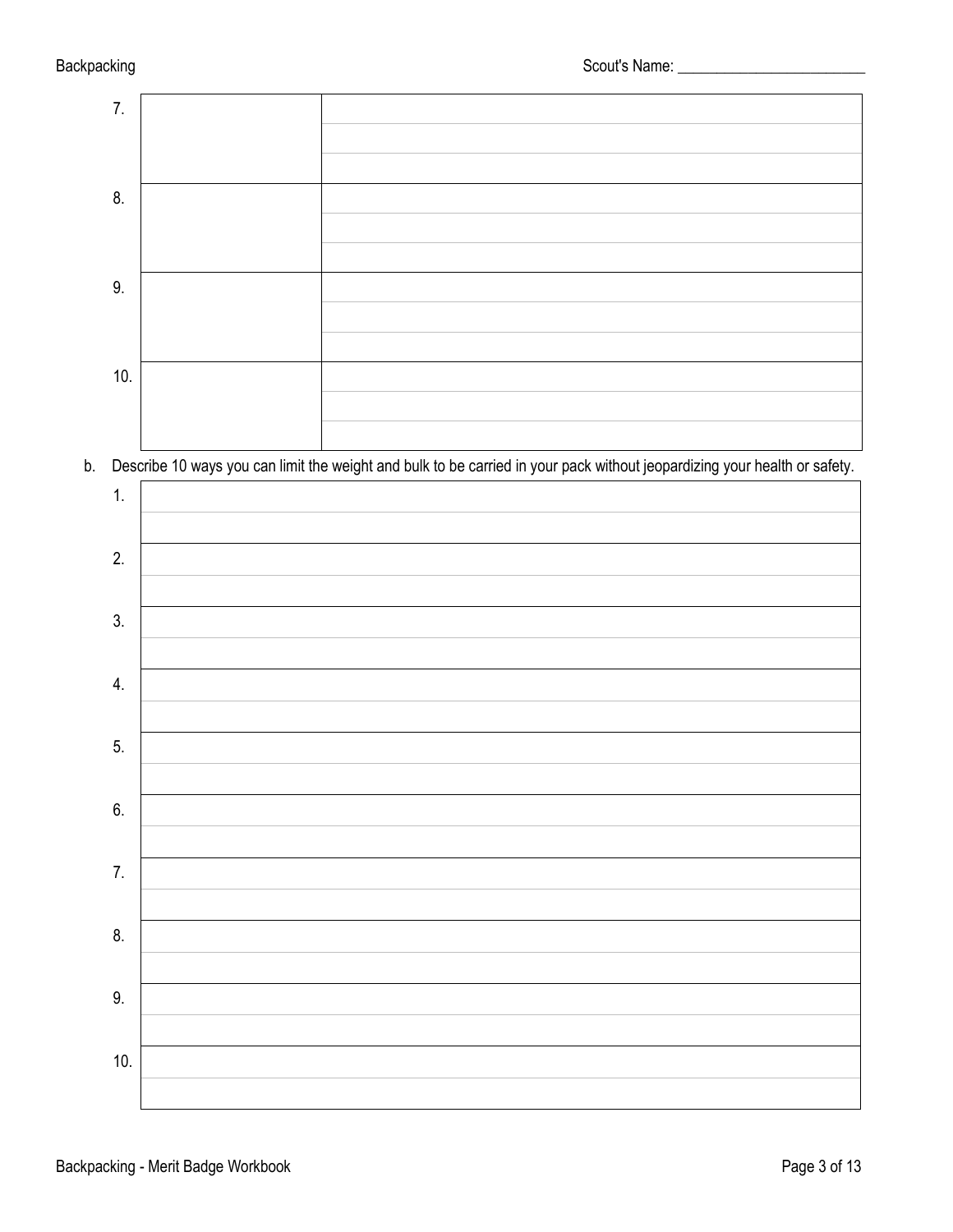- 3. Do the following:
	- a. Define limits on the number of backpackers appropriate for a trek crew.

b. Describe how a trek crew should be organized.

c. Tell how you would minimize risk on a backpacking trek.

d. Explain the purpose of an emergency response plan.

- 4. Do the following:
	- a. Describe the importance of using Leave No Trace principles while backpacking, and at least five ways you can lessen the crew's impact on the environment.

Importance of using Leave No Trace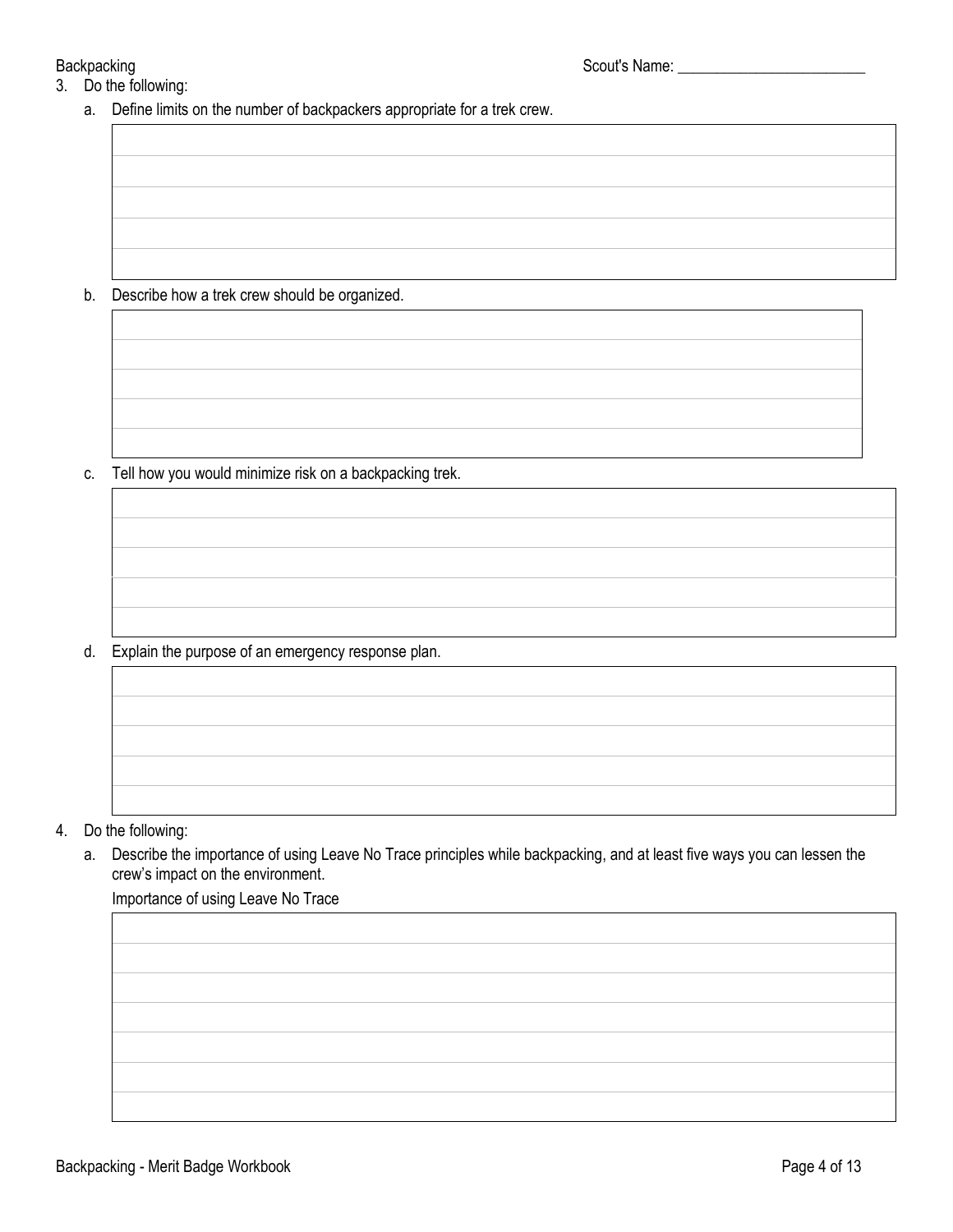Backpacking Scout's Name: \_\_\_\_\_\_\_\_\_\_\_\_\_\_\_\_\_\_\_\_\_\_\_\_

| Ways to lessen the crew's impact on the environment. |
|------------------------------------------------------|
|------------------------------------------------------|

1. 2. 3. 4. 5.

b. Describe proper methods of handling human and other wastes while on a backpacking trek.

Describe the importance of and means to assure personal cleanliness while on a backpacking trek.

### 5. Do the following:

a. Demonstrate two ways to treat water and tell why water treatment is essential.

| ι.        |  |
|-----------|--|
| $\Box$ 2. |  |
| Why?      |  |
|           |  |
|           |  |
|           |  |
|           |  |
|           |  |
|           |  |
|           |  |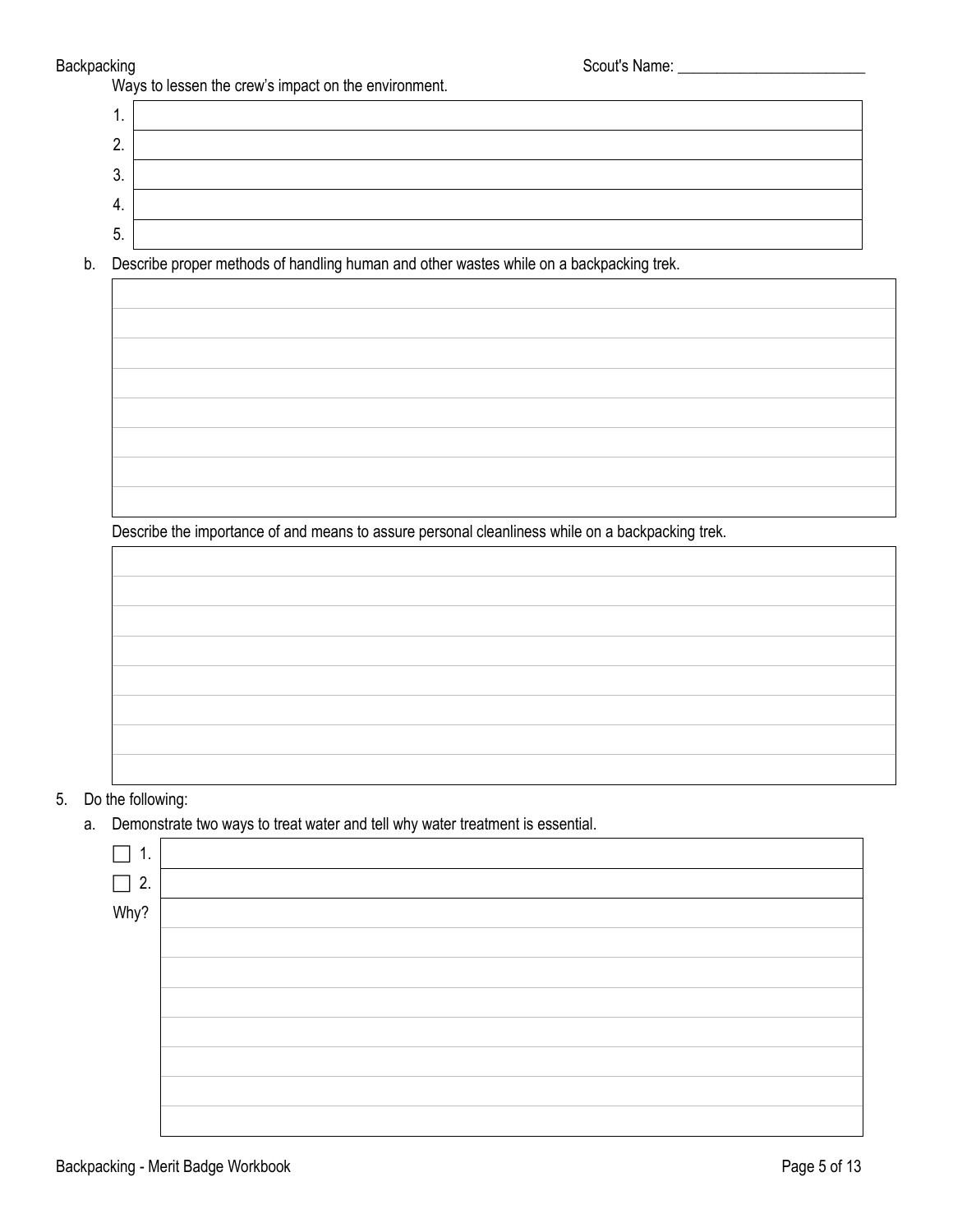Backpacking strategies are set of the Scout's Name: \_\_\_\_\_\_\_\_\_\_\_\_\_\_\_\_\_\_\_\_\_\_\_\_\_\_\_\_

b. Explain to your counselor the importance of staying well hydrated during a trek.

|    |    |                               | . <b>.</b><br>$\overline{\phantom{a}}$<br>$\overline{\phantom{a}}$                                                     |
|----|----|-------------------------------|------------------------------------------------------------------------------------------------------------------------|
|    |    |                               |                                                                                                                        |
|    |    |                               |                                                                                                                        |
|    |    |                               |                                                                                                                        |
|    |    |                               |                                                                                                                        |
|    |    |                               |                                                                                                                        |
|    |    |                               |                                                                                                                        |
|    |    |                               |                                                                                                                        |
|    |    |                               |                                                                                                                        |
|    |    |                               |                                                                                                                        |
|    |    |                               |                                                                                                                        |
|    |    |                               |                                                                                                                        |
|    |    |                               |                                                                                                                        |
|    |    |                               |                                                                                                                        |
|    |    |                               |                                                                                                                        |
|    |    |                               |                                                                                                                        |
| 6. |    | Do the following:             |                                                                                                                        |
|    | a. |                               | Demonstrate that you can read topographic maps.                                                                        |
|    | b. |                               | While on a trek, use a map and compass to establish your position on the ground at three different locations, OR use a |
|    |    |                               | GPS receiver unit to establish your position on a topographic map at three different locations.                        |
|    | C. |                               | Explain how to stay found, and what to do if you get lost.                                                             |
|    |    | How to stay                   |                                                                                                                        |
|    |    | found                         |                                                                                                                        |
|    |    |                               |                                                                                                                        |
|    |    |                               |                                                                                                                        |
|    |    |                               |                                                                                                                        |
|    |    |                               |                                                                                                                        |
|    |    |                               |                                                                                                                        |
|    |    |                               |                                                                                                                        |
|    |    |                               |                                                                                                                        |
|    |    |                               |                                                                                                                        |
|    |    |                               |                                                                                                                        |
|    |    |                               |                                                                                                                        |
|    |    |                               |                                                                                                                        |
|    |    |                               |                                                                                                                        |
|    |    | What to do if<br>you get lost |                                                                                                                        |
|    |    |                               |                                                                                                                        |
|    |    |                               |                                                                                                                        |
|    |    |                               |                                                                                                                        |
|    |    |                               |                                                                                                                        |
|    |    |                               |                                                                                                                        |
|    |    |                               |                                                                                                                        |
|    |    |                               |                                                                                                                        |
|    |    |                               |                                                                                                                        |
|    |    |                               |                                                                                                                        |
|    |    |                               |                                                                                                                        |
|    |    |                               |                                                                                                                        |
|    |    |                               |                                                                                                                        |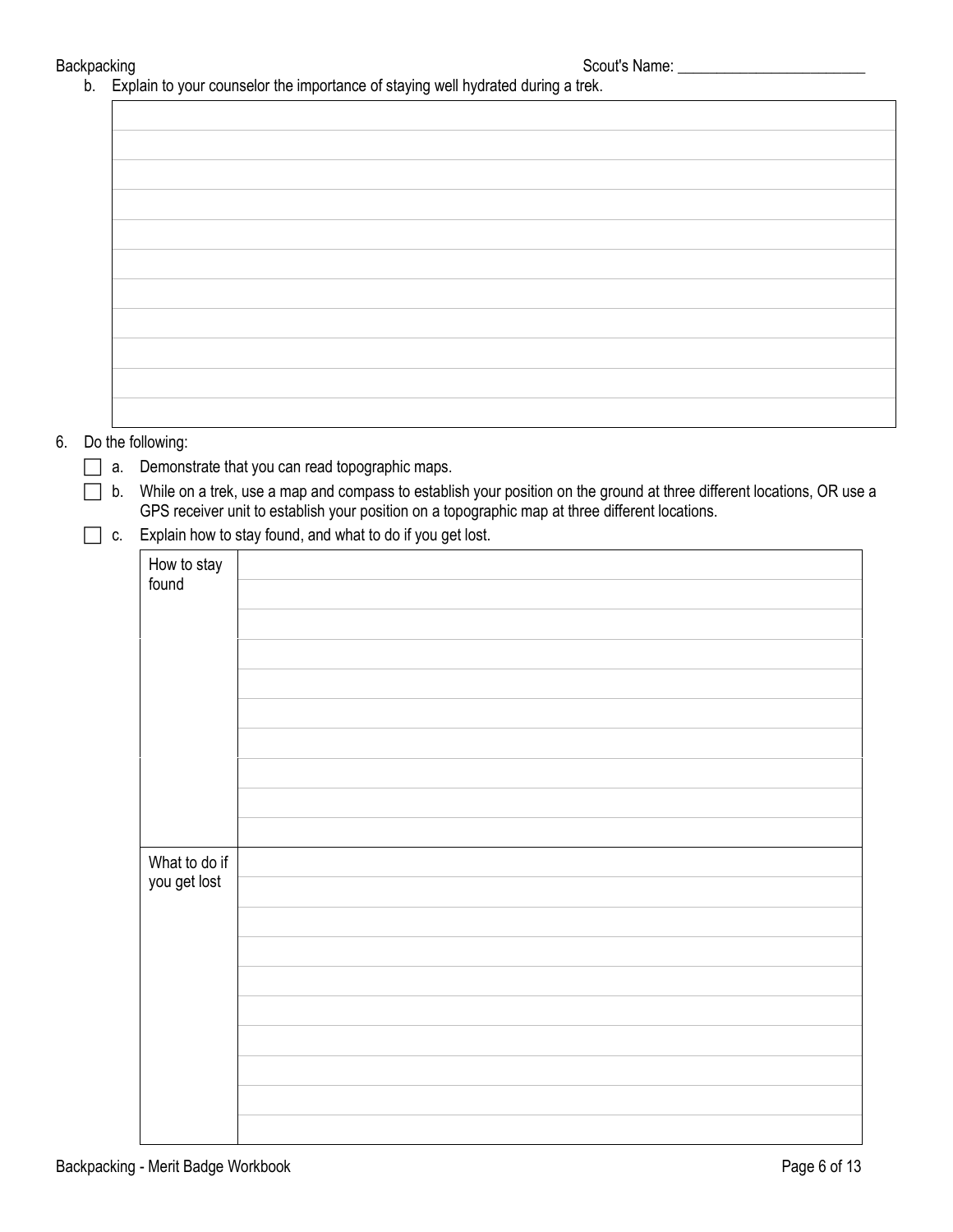7. Tell how to prepare properly for and deal with inclement weather.

8. Do the following:

 a. Explain the advantages and disadvantages of the different types of backpacking stoves using at least three different types of fuel.

| Type:       |                | Fuel: |  |
|-------------|----------------|-------|--|
| Advantages: |                |       |  |
|             |                |       |  |
|             |                |       |  |
|             |                |       |  |
|             |                |       |  |
|             | Disadvantages: |       |  |
|             |                |       |  |
|             |                |       |  |
|             |                |       |  |
|             |                |       |  |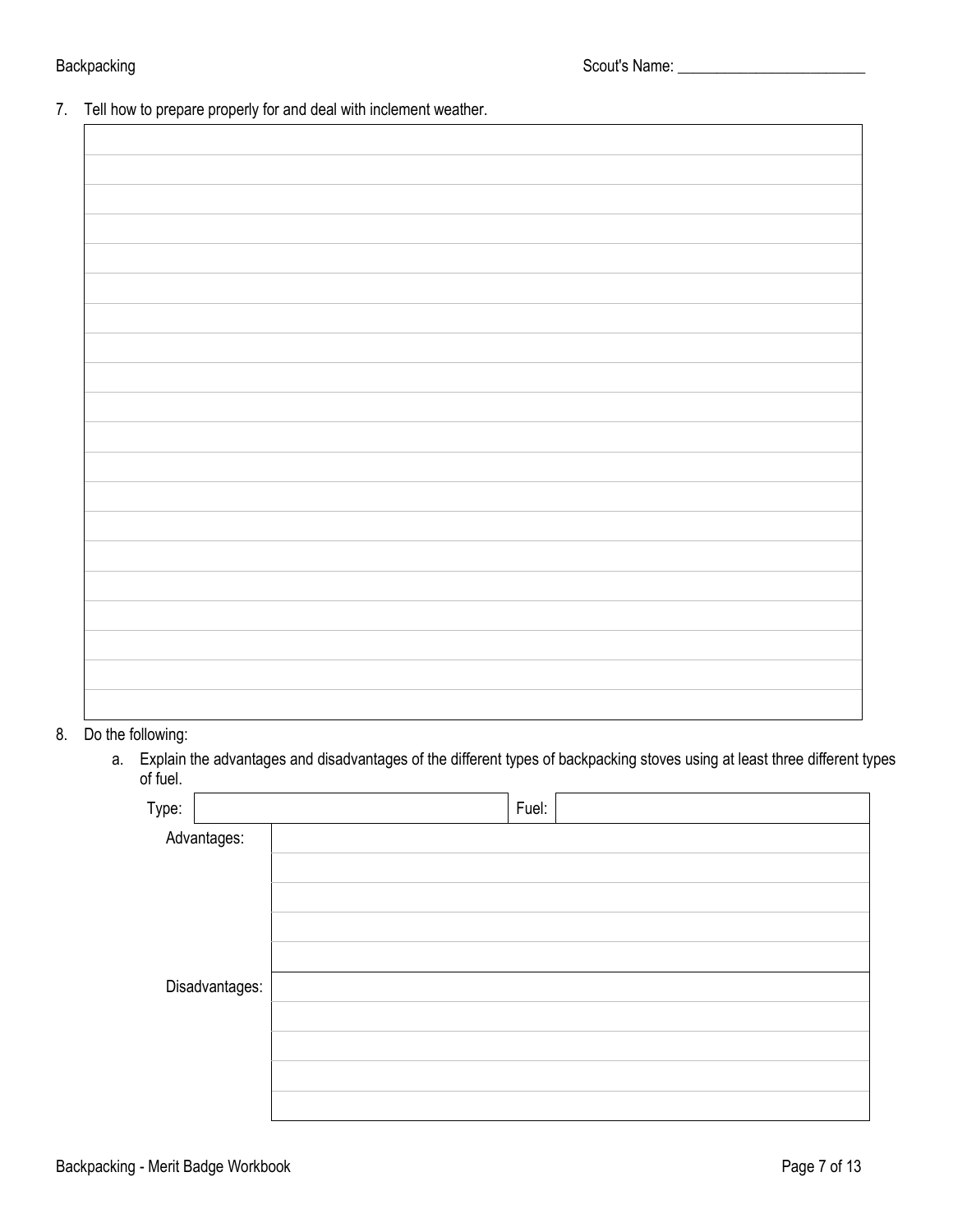|             |                   | Type: |             | Fuel:                                                                                                                                                                                              |
|-------------|-------------------|-------|-------------|----------------------------------------------------------------------------------------------------------------------------------------------------------------------------------------------------|
| Advantages: |                   |       |             |                                                                                                                                                                                                    |
|             | Disadvantages:    |       |             |                                                                                                                                                                                                    |
|             |                   |       |             |                                                                                                                                                                                                    |
|             |                   |       |             |                                                                                                                                                                                                    |
|             |                   |       |             |                                                                                                                                                                                                    |
|             |                   |       |             |                                                                                                                                                                                                    |
|             |                   |       |             |                                                                                                                                                                                                    |
|             |                   |       |             |                                                                                                                                                                                                    |
|             |                   |       |             |                                                                                                                                                                                                    |
|             |                   |       |             |                                                                                                                                                                                                    |
|             |                   | Type: |             | Fuel:                                                                                                                                                                                              |
|             |                   |       | Advantages: |                                                                                                                                                                                                    |
|             |                   |       |             |                                                                                                                                                                                                    |
|             |                   |       |             |                                                                                                                                                                                                    |
|             |                   |       |             |                                                                                                                                                                                                    |
|             |                   |       |             |                                                                                                                                                                                                    |
|             | Disadvantages:    |       |             |                                                                                                                                                                                                    |
|             |                   |       |             |                                                                                                                                                                                                    |
|             |                   |       |             |                                                                                                                                                                                                    |
|             |                   |       |             |                                                                                                                                                                                                    |
|             |                   |       |             |                                                                                                                                                                                                    |
|             | b.                |       |             | Demonstrate that you know how to operate a backpacking stove safely and to handle liquid fuel safely.                                                                                              |
|             | С.<br>d.          |       |             | Prepare at least three meals using a stove and fuel you can carry in a backpack.<br>Demonstrate that you know how to keep cooking and eating gear clean and sanitary, and that you practice proper |
|             |                   |       |             | methods for food storage while on a backpacking trek.                                                                                                                                              |
| 9.          | Do the following: |       |             |                                                                                                                                                                                                    |
|             |                   |       |             | a. Write a plan that includes a schedule for a patrol/crew backpacking hike.                                                                                                                       |
|             |                   |       |             |                                                                                                                                                                                                    |
|             |                   |       |             |                                                                                                                                                                                                    |
|             |                   |       |             |                                                                                                                                                                                                    |
|             |                   |       |             |                                                                                                                                                                                                    |
|             |                   |       |             |                                                                                                                                                                                                    |
|             |                   |       |             |                                                                                                                                                                                                    |
|             |                   |       |             |                                                                                                                                                                                                    |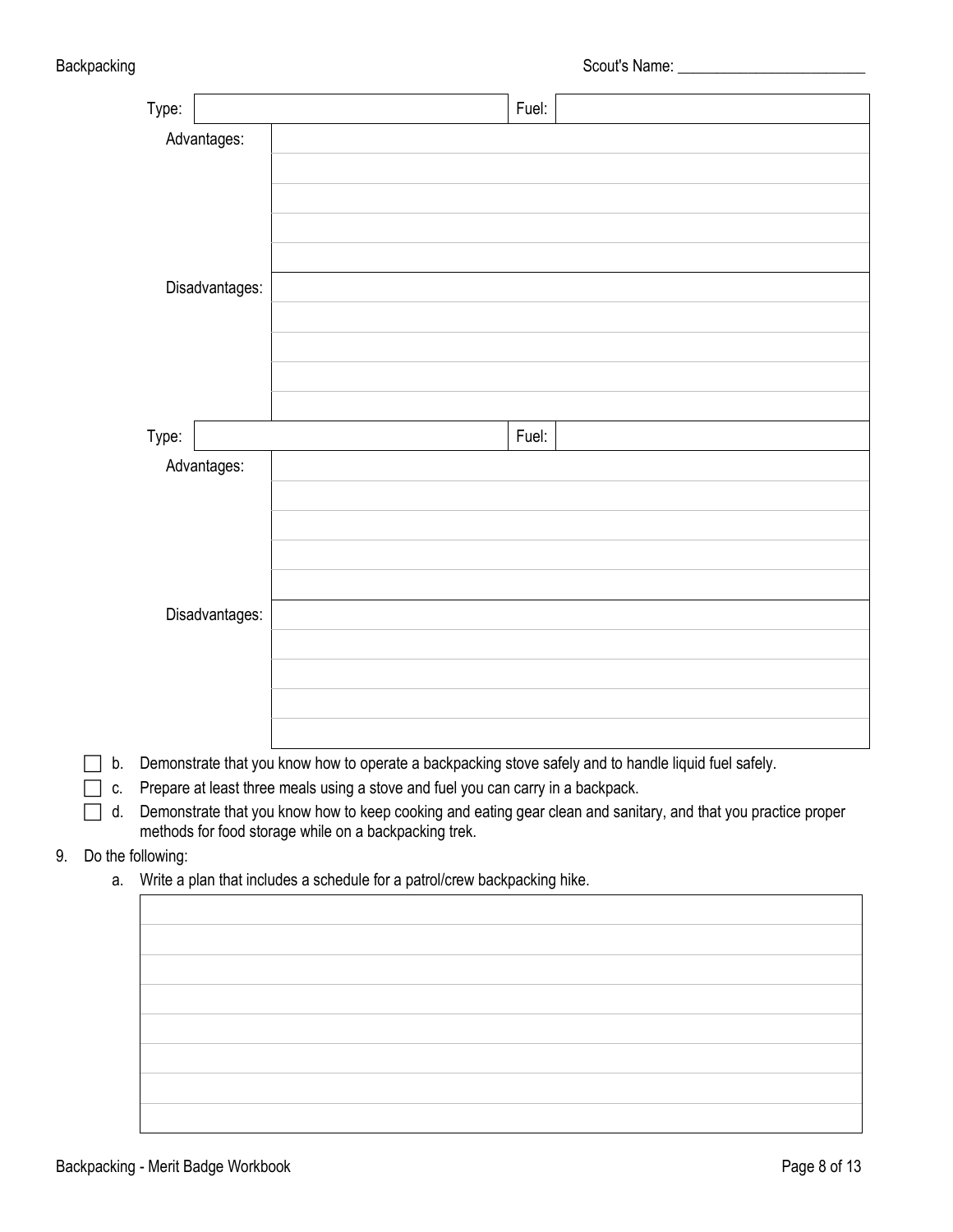$\mathbf{r}$ 

| b.        |             | Conduct a prehike inspection of the patrol and its equipment.                                         |                                                                                                                                        |  |
|-----------|-------------|-------------------------------------------------------------------------------------------------------|----------------------------------------------------------------------------------------------------------------------------------------|--|
| C.        |             |                                                                                                       | Show that you know how to properly pack your personal gear and your share of the crew's gear and food.                                 |  |
| d.        |             | Show you can properly shoulder your pack and adjust it for proper wear.                               |                                                                                                                                        |  |
| е.        |             |                                                                                                       | While using the plan you developed for requirement 9a, carry your fully loaded pack, to complete a hike of at least 2                  |  |
|           | miles.      |                                                                                                       |                                                                                                                                        |  |
|           |             | each, and using at least two different campsites. Carry everything you will need throughout the trek. | 10. Using Leave No Trace principles, participate in at least three backpacking treks of at least three days each and at least 15 miles |  |
|           |             |                                                                                                       |                                                                                                                                        |  |
| Trip $1:$ | Dates:      |                                                                                                       | Miles:                                                                                                                                 |  |
|           | Campsite 1: |                                                                                                       | Campsite 2:                                                                                                                            |  |
| Trip $2:$ | Dates:      |                                                                                                       | Miles:                                                                                                                                 |  |
|           | Campsite 1: |                                                                                                       | Campsite 2:                                                                                                                            |  |

| Trip $3:$<br>Dates:   | Miles:        |  |
|-----------------------|---------------|--|
| Campsite 1:           | Campsite $2:$ |  |
| 11. Do the following: |               |  |

a. Write a plan for a backpacking trek of at least five days using at least three different campsites and covering at least 30 miles. Your plan must include a description of and route to the trek area, schedule (including a daily schedule), a list of food and equipment needs, a safety and emergency plan, and a budget.

| Trip: |                |  | Dates: | Miles: |
|-------|----------------|--|--------|--------|
|       | Campsite 1:    |  |        |        |
|       | Campsite 2:    |  |        |        |
|       | Campsite 3:    |  |        |        |
|       | Description:   |  |        |        |
|       | Route to area: |  |        |        |
|       |                |  |        |        |
|       |                |  |        |        |
|       |                |  |        |        |
|       |                |  |        |        |
|       |                |  |        |        |
|       |                |  |        |        |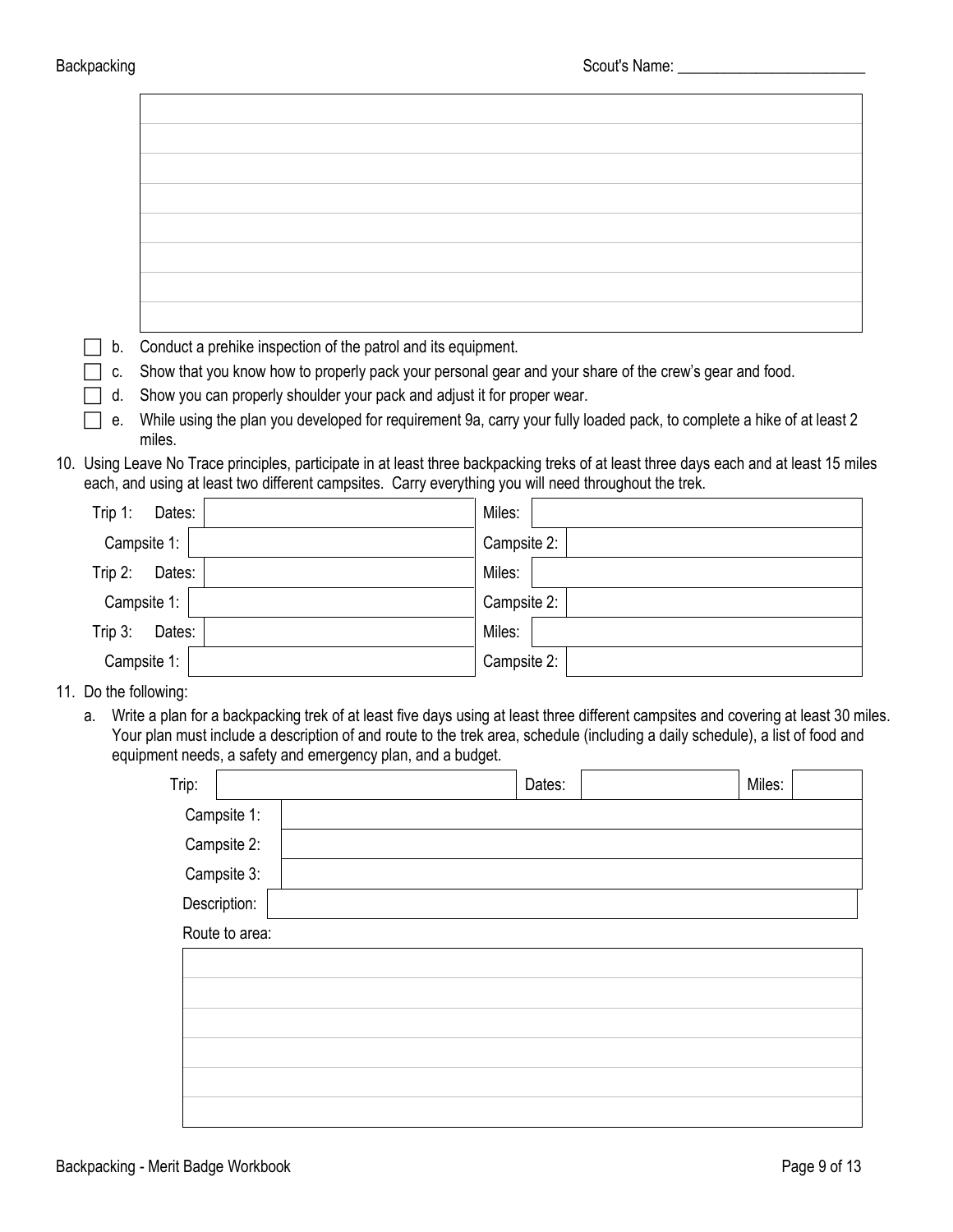

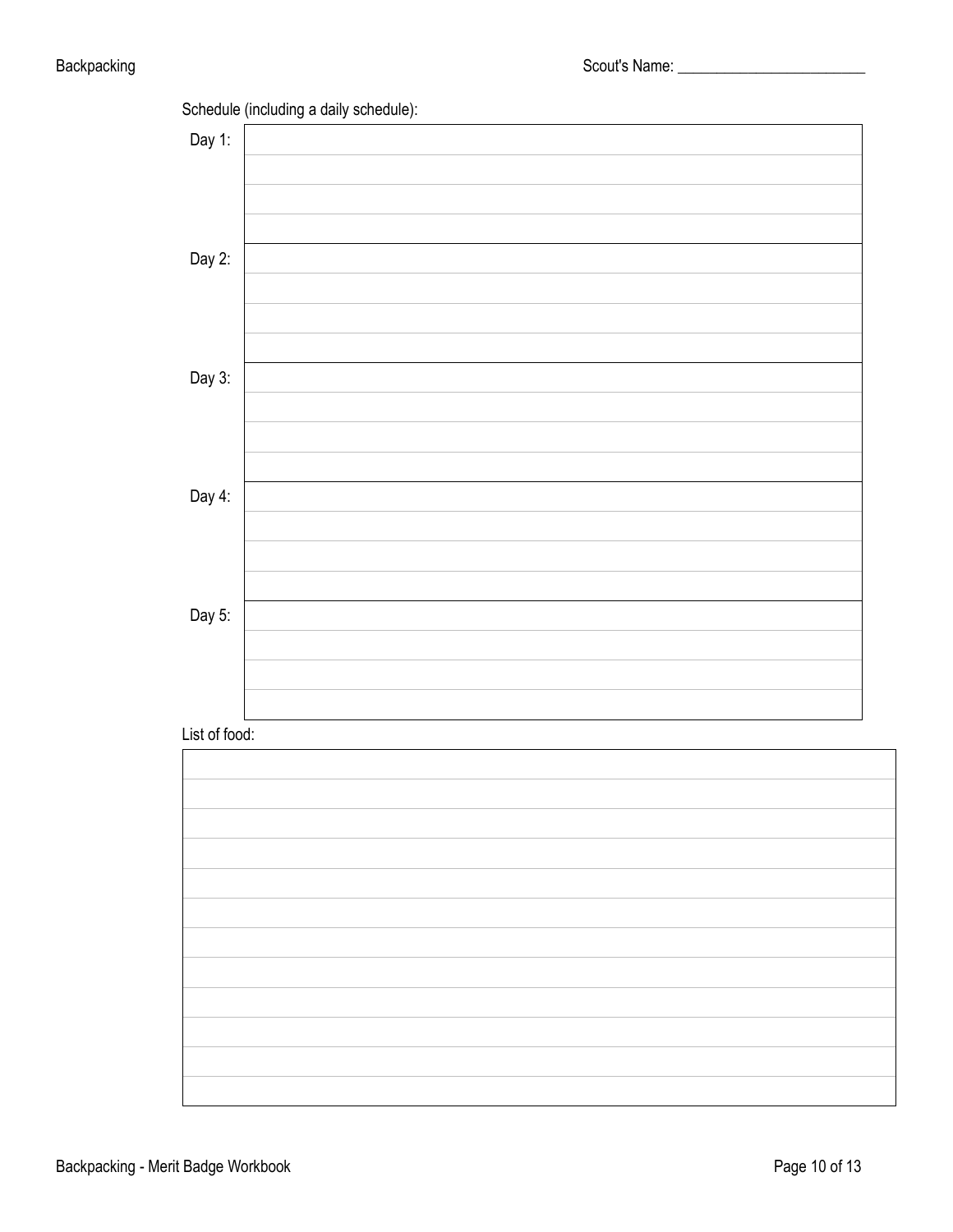| Equipment needs:           |  |  |  |
|----------------------------|--|--|--|
|                            |  |  |  |
|                            |  |  |  |
|                            |  |  |  |
|                            |  |  |  |
|                            |  |  |  |
| Safety and emergency plan: |  |  |  |
|                            |  |  |  |
|                            |  |  |  |
|                            |  |  |  |
|                            |  |  |  |
|                            |  |  |  |
|                            |  |  |  |
| Budget:                    |  |  |  |
|                            |  |  |  |
|                            |  |  |  |
|                            |  |  |  |
|                            |  |  |  |
|                            |  |  |  |

 b. Using Leave No Trace principles, take the trek planned and, while on the trek, complete at least one service project approved by your merit badge counselor.

Dates: \_\_\_\_\_\_\_\_\_\_\_\_\_\_\_\_\_\_\_\_\_\_\_\_\_\_\_\_\_\_\_\_\_\_\_\_\_\_\_\_\_\_\_\_\_\_\_\_\_\_\_\_\_\_\_\_\_\_\_\_\_\_\_\_\_\_\_\_\_\_\_\_\_\_\_\_\_\_\_\_\_\_\_\_\_\_\_\_\_\_

Service Project:

c. Upon your return, write a report about the trek that includes a day-by-day description of what you did or what happened, and what you might do the same and what you might do differently on your next trek.

Day 1: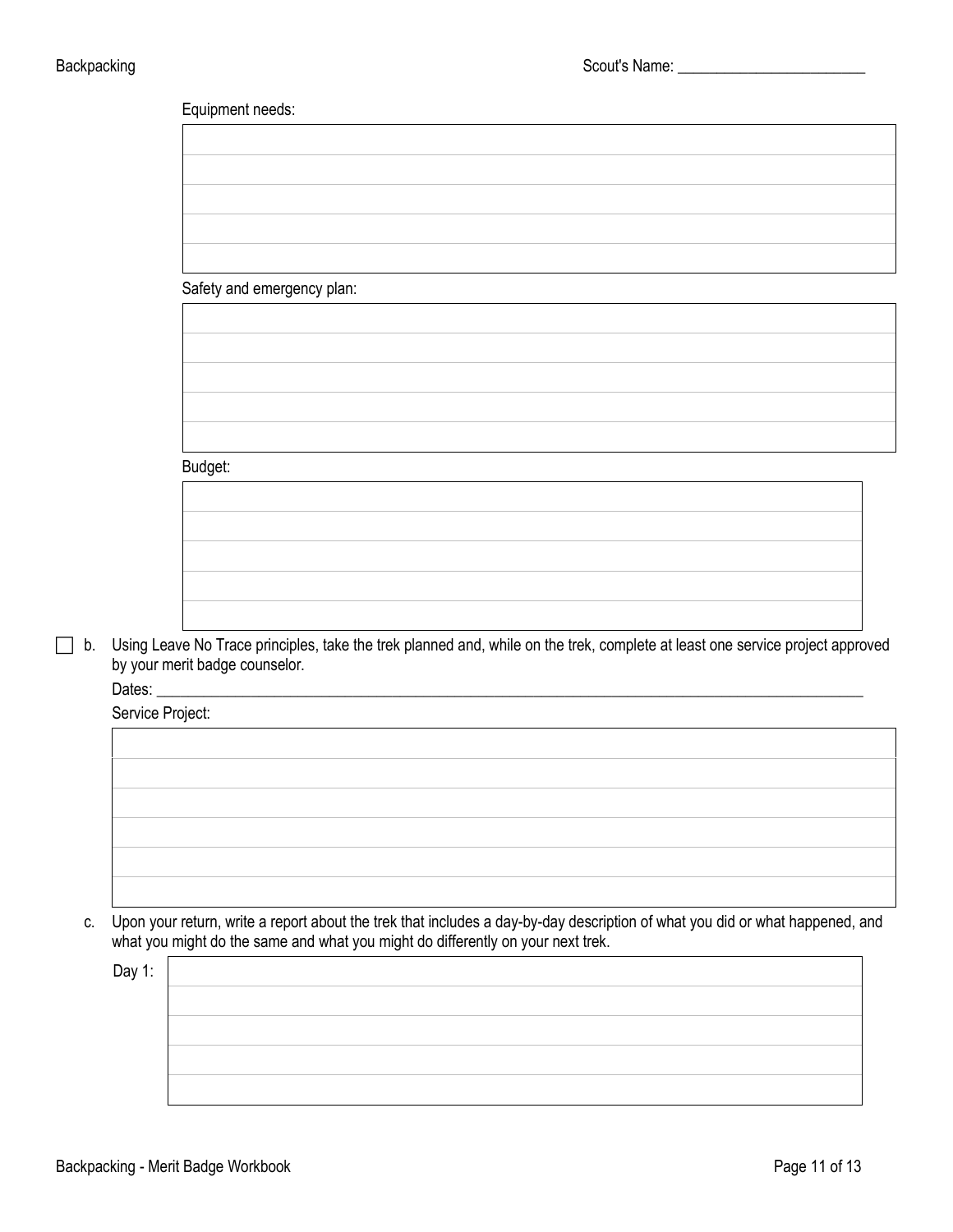| Day $2$ : |                               |
|-----------|-------------------------------|
|           |                               |
|           |                               |
|           |                               |
|           |                               |
| Day 3:    |                               |
|           |                               |
|           |                               |
|           |                               |
|           |                               |
| Day 4:    |                               |
|           |                               |
|           |                               |
|           |                               |
|           |                               |
| Day 5:    |                               |
|           |                               |
|           |                               |
|           |                               |
|           |                               |
|           | What you might do differently |
|           |                               |
|           |                               |
|           |                               |
|           |                               |
|           |                               |

**When working on merit badges, Scouts and Scouters should be aware of some vital information in the current edition of the** *Guide to Advancement* **(BSA publication 33088).Important excerpts from that publication can be downloaded from <http://usscouts.org/advance/docs/GTA-Excerpts-meritbadges.pdf>.** 

**You can download a complete copy of the** *Guide to Advancement* **from [http://www.scouting.org/filestore/pdf/33088.pdf.](http://www.scouting.org/filestore/pdf/33088.pdf)**